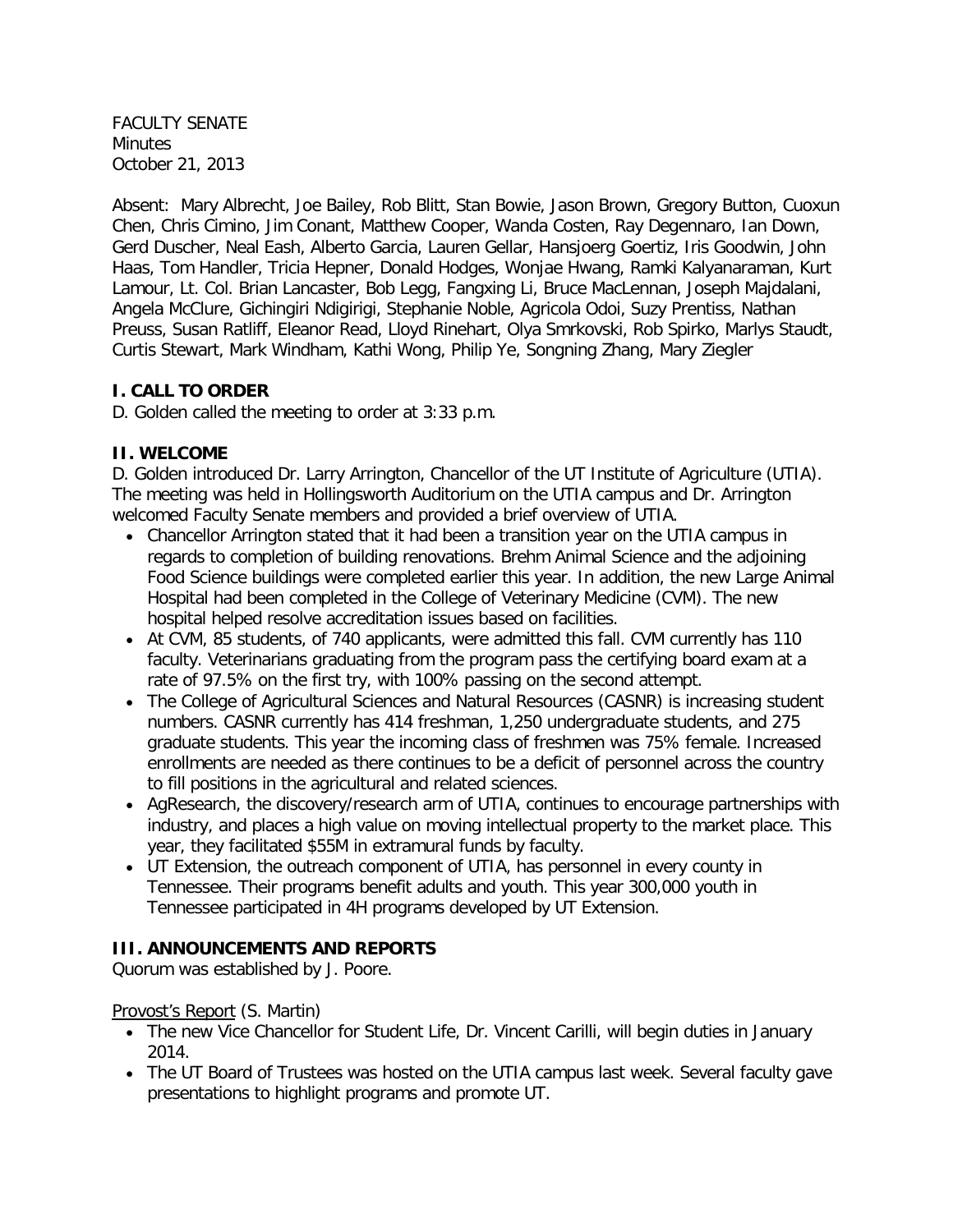- Mic/Nite was held October 10, 2013 and was a great success. Another Mic/Nite will be held in March 2014 and faculty are encouraged to submit proposals for participation.
- Administration will continue to invest \$200,000 for graduate student travel to promote student research. Applications are handled through the Graduate Student Senate. Chancellor Cheek is looking for funds to award "top offs" for graduate funding. Several new faculty lines are also anticipated for this coming year. T. Shepardson asked for more information on the timeline for new faculty lines. S. Martin responded that the deans have already received information for requests.
- Questions were posed to Provost Martin concerning recent administrative actions regarding Band Director, Dr. Gary Sousa. T. Shepardson asked if Provost Martin would distinguish between Sousa's role as a faculty member versus his role as the Band Director. More specifically, what rights does he have as a faculty member to speak out, versus his role as the Band Director? S. Martin replied that all faculty have the right to speak out as private citizens, and as leaders in their research fields. She indicated that when one is in an administrative position, you have to operate within the lines of authority. Difficulties can occur when disagreements arise. The question is more about conduct within an administrative role, rather than Dr. Sousa's rights as faculty member and freedom of speech. D. Braquet said that students had indicated that they were told not to speak out. S. Martin indicated that she had no knowledge of that, but, that it may be due to policy in their Band Handbook. J. Hall stated that given that someone in administration should try to work through a process for resolution, current decisions may appear knee-jerk. S. Martin responded that administration had followed the processes needed. D. Fox asked why G. Sousa is not allowed on campus, and has been restrained from talking to others. S. Martin stated that there are gateway avenues where Dr. Sousa can communicate with those on campus. Since there is a review in progress, they do not want to muddy the review process. A question was raised concerning whether the needs of the band students were being met, and who was providing leadership. Provost Martin indicated that the associate (D. Ryder) and assistant (M. Stewart) band directors were taking care of students and providing leadership for the band. D. Golden indicated that he had received questions from faculty. Specifically, they wanted to know whether the actions taken thus far have hindered G. Sousa's ability to make a case for himself. S. Martin indicated that she did not believe that they did.
- T. Shepardson posed a question concerning benefits for same sex couples. She wanted to know if UT is making any movement on partnership benefits, given that the City of Knoxville has now offered same sex benefits to employees and the State of Tennessee is being sued by a couple whose marriage in another state is not being recognized in Tennessee. S. Martin indicated that there is an ongoing conversation in administration about this, and they will work with the Faculty Senate Benefits and Professional Development Committee.

President's Report (D. Golden)

- Senate members were reminded of their responsibilities to serve on standing committees and councils. Members were asked to please respond to committee chairs for meeting dates and other requests.
- D. Golden indicated that the construction plan for the site of Stokely Management Center includes a parking garage and two practice fields. The plan included demolition and rebuild of Gibbs Hall. Only 49% of the students housed in Gibbs will be athletes. Funds for the practice fields are being provided by private donors. A. Sachs indicated that the master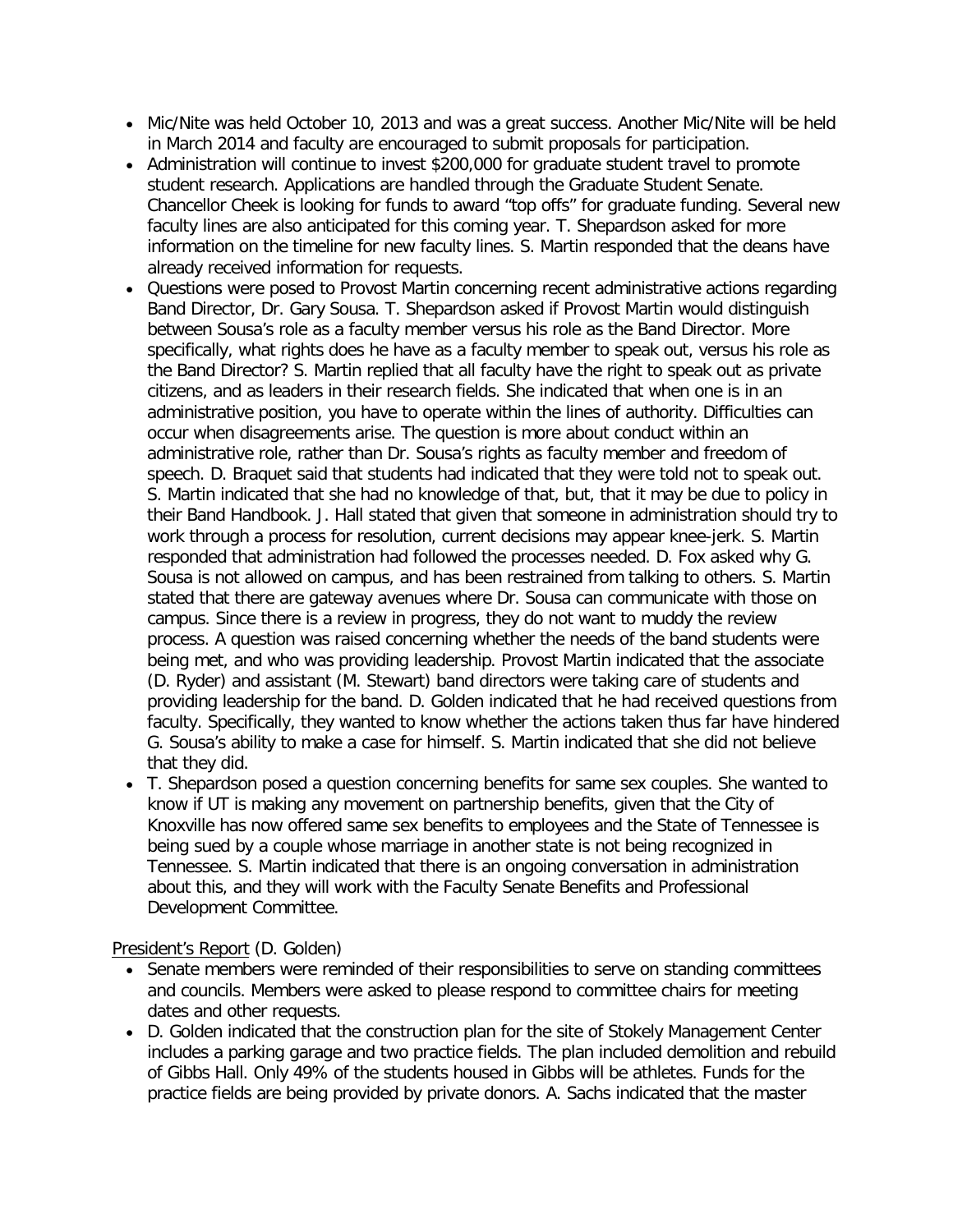plan actually called for an academic building. However, the planning committee was asked to remove the academic building, and eventually they voted to remove it from the plan. D. Golden stated that the area is supposed to have more green space. A. Sachs suggested that inclusion of a parking garage may defeat the intent of creating more green space.

• D. Golden noted that the change in procedures suggested by the deans on the annual retention vote for probationary faculty did not prevent a vote by the tenured faculty, but it no longer made the vote mandatory. M. Green asked for more information about the process. D. Golden stated that a narrative of faculty opinion would still be required, but no vote would be required unless requested by a tenured faculty member. J. Hall asked if a tenured faculty member could request that a vote be taken on a single individual being considered for retention, rather than all persons under consideration for retention. She suggested that singling out individuals may cause problems. D. Golden responded that this issue is not addressed in the current language of the proposal. J. Zomchick agreed that it is not addressed in the current language, but he had thought that a tenured faculty member could request a vote on individuals, rather than request a blanket vote. J. Hall asked if there will still be a faculty vote on enhanced review, and J. Zomchick replied in the affirmative. K. Yeager asked if the faculty member under consideration for retention can request a vote, and it was suggested that the probationary faculty could ask a tenured faculty member to request a vote. J. Koontz asked why was the policy changed? D. Golden stated that the deans had received requests from newly hired departments heads and faculty that the change be made because probationary faculty found it very stressful to go up for a retention vote every year. Discussion followed on the possibility that if there was no vote by the faculty, could a dean decide not to retain the probationary faculty member, and disregard a recommendation for retention from tenured faculty. It was also pointed out, that if there was no vote, it may be more difficult for the probationary faculty member to receive specific feedback on improvements needed. M. Griffin noted that even if the current process causes stress, all faculty go through this, and if one individual faculty member is singled out for a vote, they could be more stressed than if a vote is taken on all probationary faculty. T. Shepardson stated that the narrative would become the evaluation instrument and that this would also cause stress. S. Dubreil suggested that narratives can be murky, and having to wait until the year of enhanced review for a faculty vote to be taken may be more stressful. K. Yeager pointed out that the faculty vote represents shared governance. B. Mehra indicated that supporting this change in policy may be giving more power to the deans. J. Hall suggested that if the narrative is structured by a small group of faculty, they may not capture the correct assessment. She continued, that if faculty vote, they must state why they abstain or vote no, which provides feedback for the faculty member being considered for retention. J. Zomchick stated that the Manual for Faculty **Evaluation indicated that the narrative must capture the discussion of the entire tenured** faculty. No probationary faculty could be "non-renewed" without a vote of the tenured faculty. He stated that the proposed policy change is not trying to remove the safeguards afforded the tenure-track faculty. J. Hall responded that a change in policy comes at a very difficult time in the timeline of the annual retention process. D. Kopsell indicated that he supported the supposition that it may be even more stressful for probationary faculty if a retention vote by the tenured faculty is not taken until the year of enhanced review.

### **IV. MINUTES OF FACULTY SENATE AND EXECUTIVE COUNCIL MEETINGS**

J. Koontz made a motion to accept the minutes of the Faculty Senate Meeting of September 16, 2013, as written. The motion was seconded, there was no discussion, and the motion passed.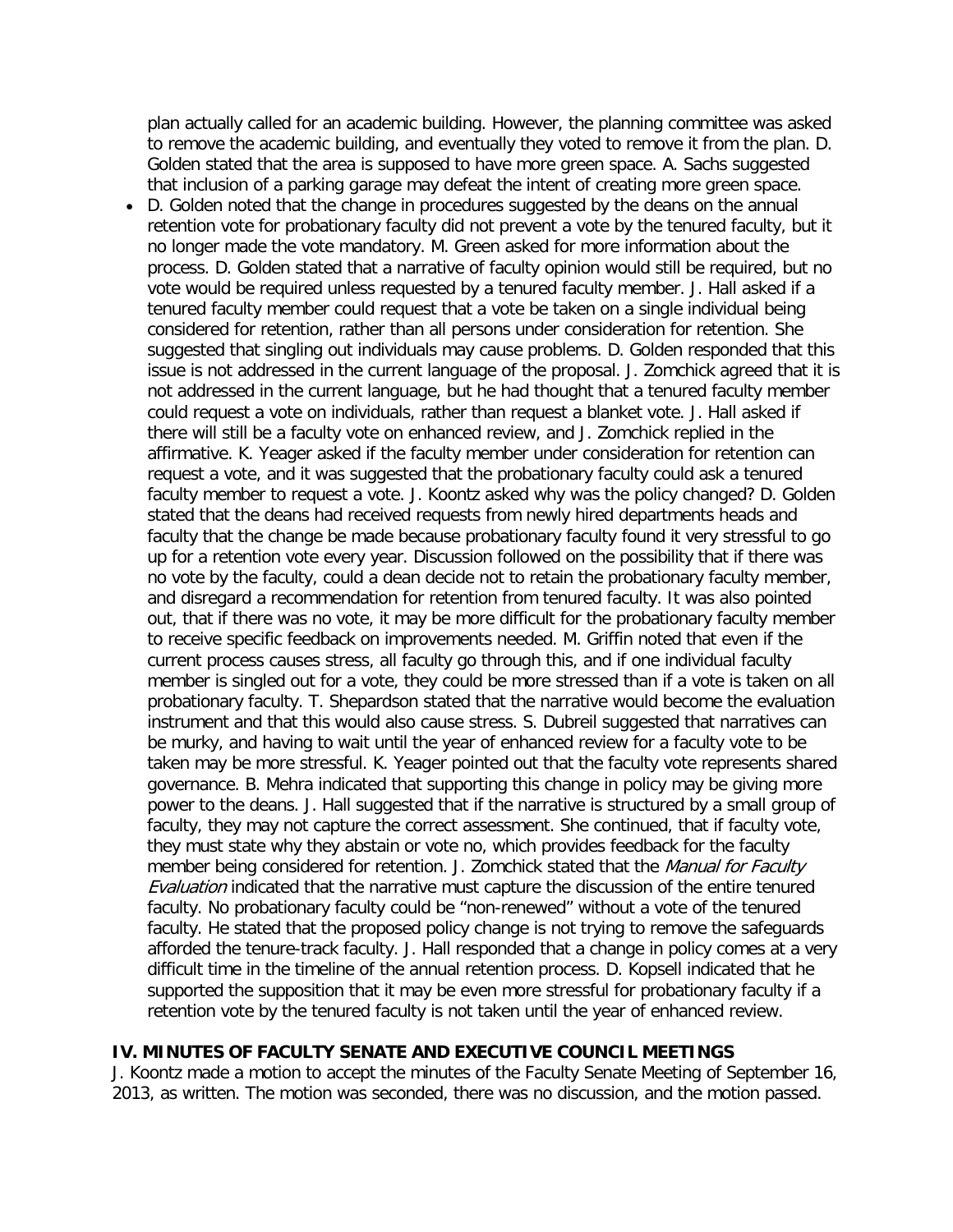The unapproved minutes of the Faculty Senate Executive Council meeting of October 7, 2013, have been posted for review. These will be approved at the next Executive Council meeting (November 4, 2013).

## **V. UNFINISHED BUSINESS**

Resolution on Romantic Relationships between Faculty and Students (J. Fowler) J. Fowler made a motion to accept the resolution regarding the revised policy document on romantic relationships between faculty and the students whom they advise and mentor. She explained that the policy statement was formerly in the appendix of the Faculty Handbook, and if approved, will be moved to Chapter 2. She reminded everyone that the policy is focused only on relationships between faculty and students. Discussion followed. J. Hall offered a friendly amendment to the motion. She suggested that in the phrase "poison the academic environment," the word "poison" be replaced with "compromise." J. Fowler accepted the friendly amendment. A typo was found and corrected in the phrase "about-students with whom," to "about students with whom." J. Fowler pointed out that the last sentence in the policy refers to the Office of Equity and Diversity, which will handle violations of the policy and take appropriate action. J. Fowler called for the vote and the resolution was approved as amended.

# **VI. REPORTS OF STANDING COMMITTEES**

There were no reports from standing committees.

# **VII. NEW BUSINESS AND ANNOUNCEMENTS**

International Travel Policy (D. Golden)

D. Golden stated that the International SOS program is not an insurance policy. The program facilitates medical help or evacuation for faculty and staff on university business abroad. To be eligible, you must purchase an International Faculty ID card for \$25. The card does carry some insurance for returning to the USA, and is good for one year. Participation in the International SOS program requires a little more planning on the part of the faculty member, and you may not know the answer to all of the questions in the online questionnaire at the Center for International Education (CIE). D. Golden indicated that a slide presentation, which P. Wood gave to the Faculty Senate Executive Council on International SOS, is available on the Faculty Senate website. C. Cherry asked how much time is needed to set this up and D. Golden responded that it requires a 6-day lead time. C. Cherry asked what happens if there is a warning for that country? S. Martin replied that more time is required, but that will change as we become familiar with the system. C. Cherry asked if the committee overseeing International SOS will have the authority to not approve a trip, and S. Martin responded that they will have the authority to deny reimbursement. Faculty in Physics noted that they must be able to respond quickly to opportunities from collaborators because facilities are outside the USA. S. Martin stated that in the past we have not had an adequate level of risk management for faculty and staff and the International SOS program was needed. She also indicated that they are very willing to work with faculty and departments who have special needs or requests.

## Compensation Advisory Board Appointment (R. Pierce)

We are not prepared to move forward with the compensation advisory board appointment today.